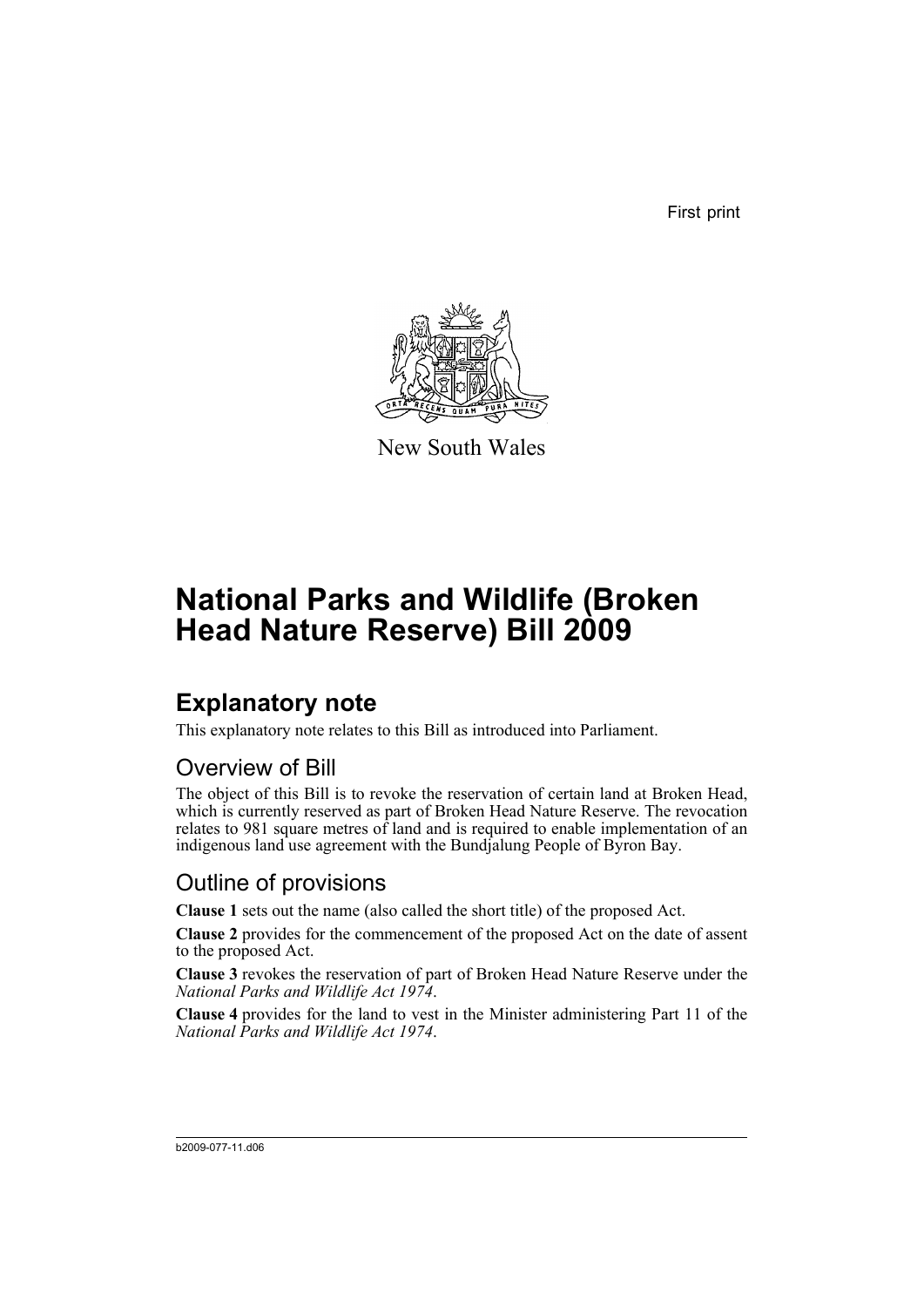National Parks and Wildlife (Broken Head Nature Reserve) Bill 2009

Explanatory note

**Clause 5** ensures that the proposed Act does not operate to extinguish native title rights and interests existing in relation to the land immediately before its vesting under the proposed Act.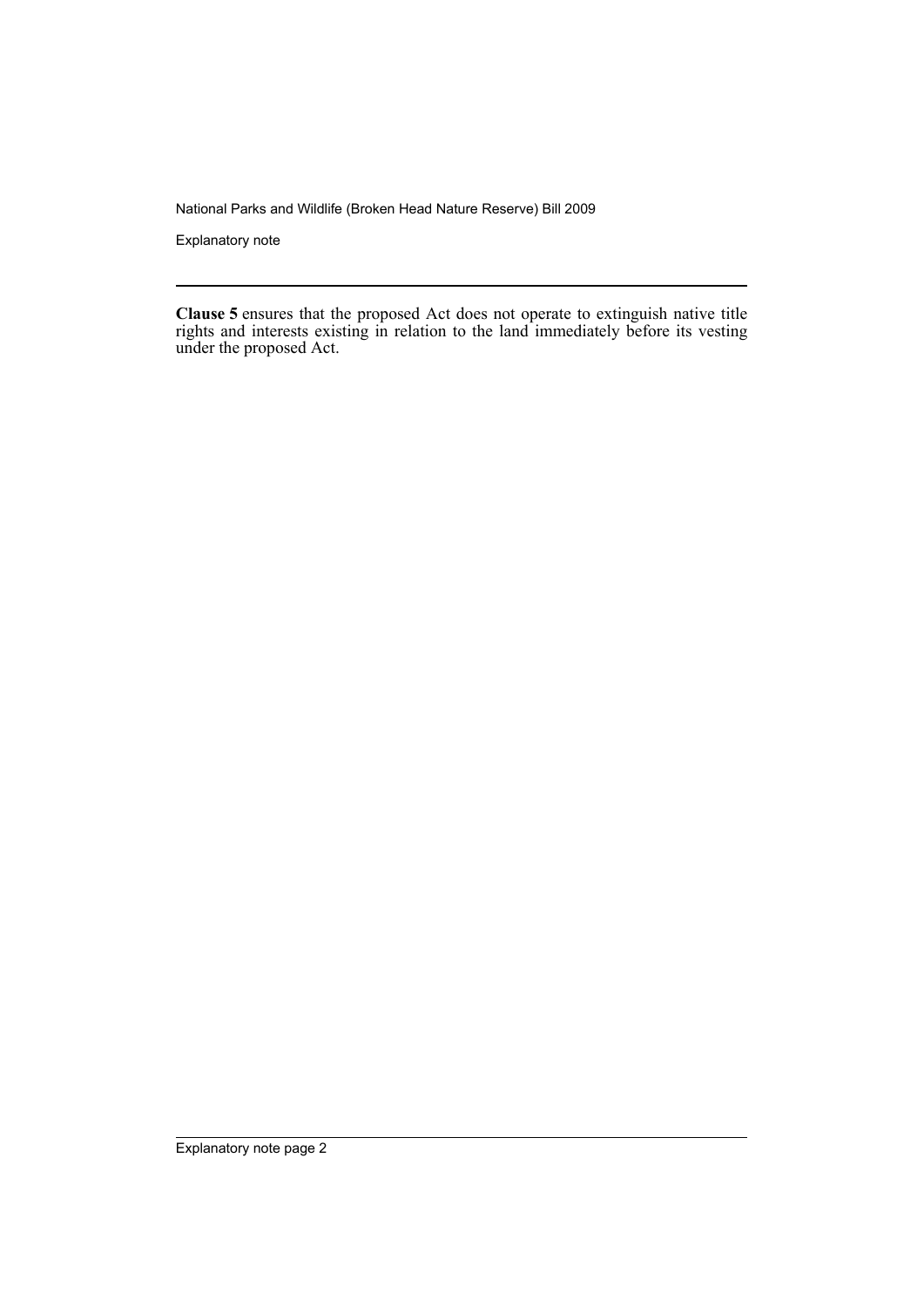First print



New South Wales

# **National Parks and Wildlife (Broken Head Nature Reserve) Bill 2009**

### **Contents**

|   |                                                  | Page |
|---|--------------------------------------------------|------|
|   | Name of Act                                      |      |
|   | Commencement                                     |      |
| 3 | Revocation of reservation of part of Broken Head |      |
|   | Nature Reserve                                   |      |
| 4 | Land to vest in Minister                         |      |
| 5 | Saving of native title rights and interests      |      |
|   |                                                  |      |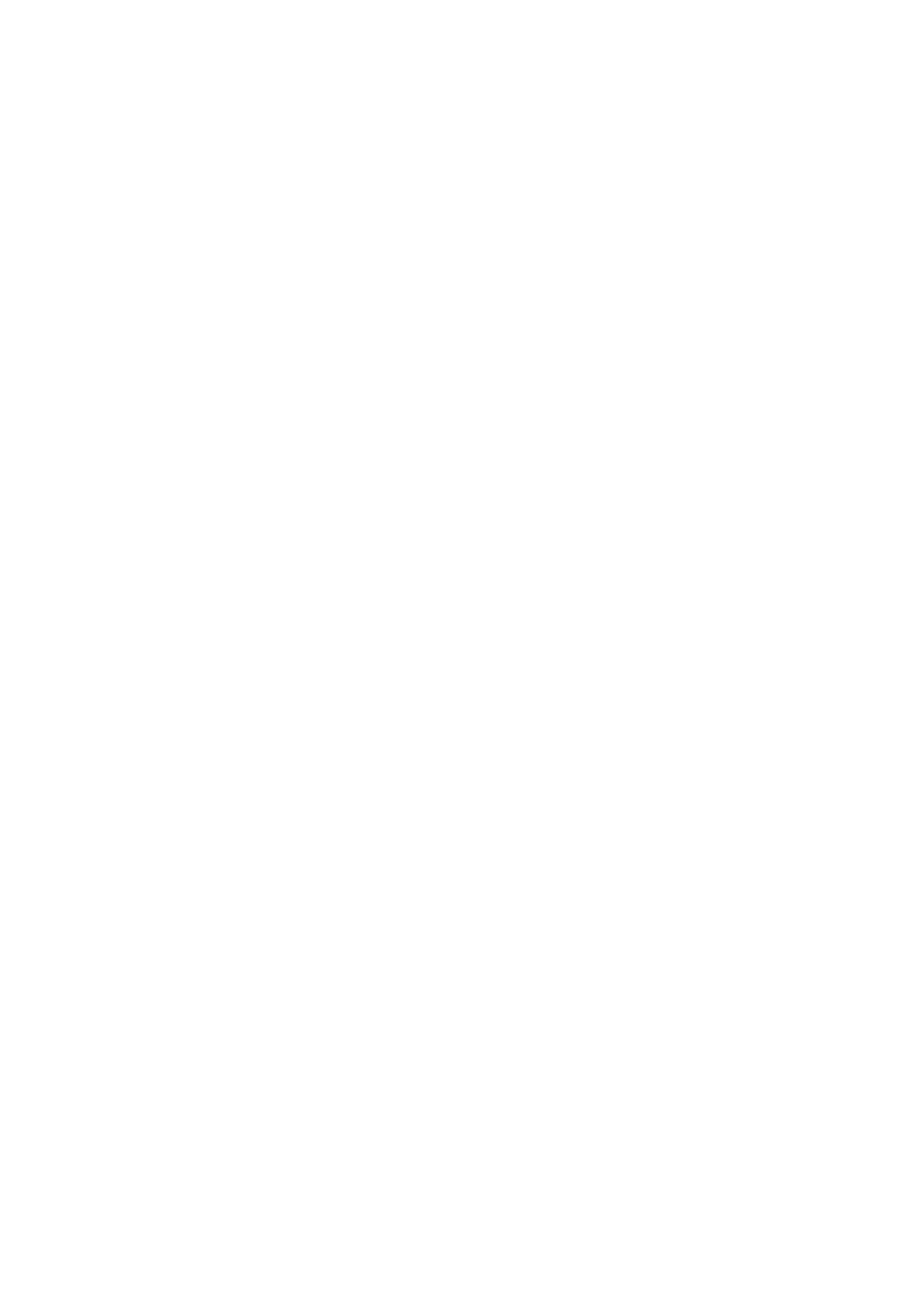

New South Wales

# **National Parks and Wildlife (Broken Head Nature Reserve) Bill 2009**

No , 2009

#### **A Bill for**

An Act to revoke the reservation of certain land currently reserved under the *National Parks and Wildlife Act 1974* as part of Broken Head Nature Reserve; and for other purposes.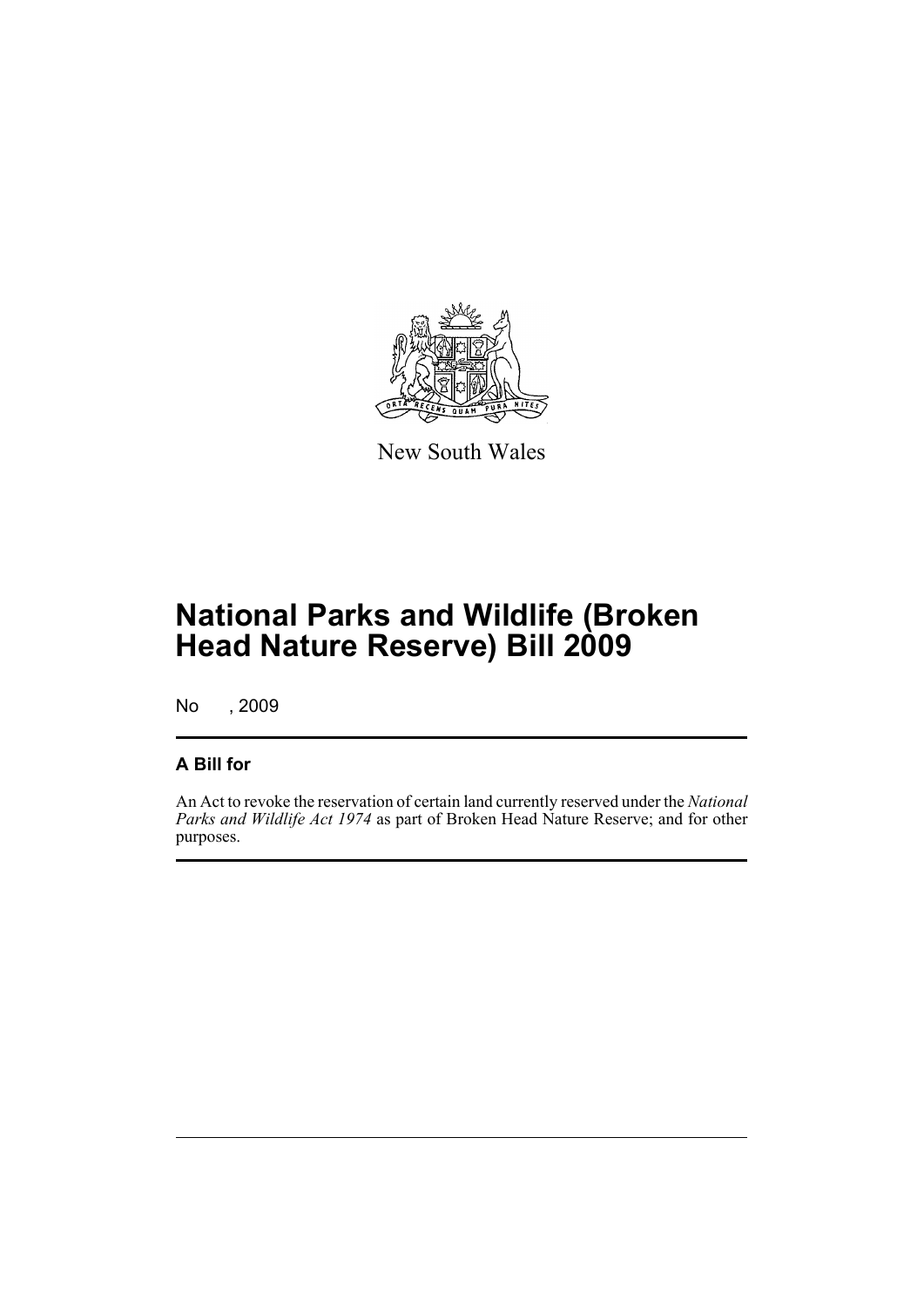<span id="page-5-3"></span><span id="page-5-2"></span><span id="page-5-1"></span><span id="page-5-0"></span>

| The Legislature of New South Wales enacts: |                                                                                                                                                                                                                                                                                                                                                 |                                                                                                                                                                          |                                                                                                                                                 |                |  |  |
|--------------------------------------------|-------------------------------------------------------------------------------------------------------------------------------------------------------------------------------------------------------------------------------------------------------------------------------------------------------------------------------------------------|--------------------------------------------------------------------------------------------------------------------------------------------------------------------------|-------------------------------------------------------------------------------------------------------------------------------------------------|----------------|--|--|
| 1                                          | <b>Name of Act</b>                                                                                                                                                                                                                                                                                                                              |                                                                                                                                                                          |                                                                                                                                                 |                |  |  |
|                                            | This Act is the National Parks and Wildlife (Broken Head Nature<br>Reserve) Act 2009.                                                                                                                                                                                                                                                           |                                                                                                                                                                          |                                                                                                                                                 |                |  |  |
| $\mathbf{2}$                               | Commencement                                                                                                                                                                                                                                                                                                                                    |                                                                                                                                                                          |                                                                                                                                                 |                |  |  |
|                                            | This Act commences on the date of assent to this Act.                                                                                                                                                                                                                                                                                           |                                                                                                                                                                          |                                                                                                                                                 |                |  |  |
| 3                                          | Revocation of reservation of part of Broken Head Nature Reserve                                                                                                                                                                                                                                                                                 |                                                                                                                                                                          |                                                                                                                                                 |                |  |  |
|                                            | (1)                                                                                                                                                                                                                                                                                                                                             | This section applies to an area of about 981 square metres of Broken<br>Head Nature Reserve being Lot 4 in DP 1139721.                                                   |                                                                                                                                                 |                |  |  |
|                                            | (2)                                                                                                                                                                                                                                                                                                                                             | The reservation under the National Parks and Wildlife Act 1974 of that<br>land as part of a nature reserve is revoked.                                                   |                                                                                                                                                 |                |  |  |
|                                            | The revocation effected by this section does not affect anything done or<br>(3)<br>omitted to be done before the commencement of this section.                                                                                                                                                                                                  |                                                                                                                                                                          |                                                                                                                                                 |                |  |  |
|                                            | (4)                                                                                                                                                                                                                                                                                                                                             |                                                                                                                                                                          | In this section:                                                                                                                                | 14             |  |  |
|                                            |                                                                                                                                                                                                                                                                                                                                                 | <b>Broken Head Nature Reserve</b> means an area of about 98 hectares,<br>being the land reserved as Broken Head Nature Reserve by notices<br>published in the following: |                                                                                                                                                 |                |  |  |
|                                            |                                                                                                                                                                                                                                                                                                                                                 | (a)                                                                                                                                                                      | Gazette No 119 of 27 September 1974 at page 3843 (as amended<br>by an erratum published in Gazette No 149 of 13 December 1974<br>at page 4884), | 18<br>19<br>20 |  |  |
|                                            |                                                                                                                                                                                                                                                                                                                                                 | (b)                                                                                                                                                                      | Gazette No 166 of 7 November 1980 at page 5732,                                                                                                 | 21             |  |  |
|                                            |                                                                                                                                                                                                                                                                                                                                                 | (c)                                                                                                                                                                      | Gazette No 38 of 6 March 1981 at page 1301,                                                                                                     | 22             |  |  |
|                                            |                                                                                                                                                                                                                                                                                                                                                 | (d)                                                                                                                                                                      | Gazette No 46 of 26 March 1982 at page 1281,                                                                                                    | 23             |  |  |
|                                            |                                                                                                                                                                                                                                                                                                                                                 | (e)                                                                                                                                                                      | Gazette No 60 of 27 April 1984 at page 2227,                                                                                                    | 24             |  |  |
|                                            |                                                                                                                                                                                                                                                                                                                                                 | (f)                                                                                                                                                                      | Gazette No 145 of 12 October 1984 at page 4989,                                                                                                 | 25             |  |  |
|                                            |                                                                                                                                                                                                                                                                                                                                                 | (g)                                                                                                                                                                      | Gazette No 52 of 11 March 1988 at page 1528,                                                                                                    | 26             |  |  |
|                                            |                                                                                                                                                                                                                                                                                                                                                 | (h)                                                                                                                                                                      | Gazette No 164 of 23 December 2005 at pages 11512-11516.                                                                                        | 27             |  |  |
| 4                                          |                                                                                                                                                                                                                                                                                                                                                 |                                                                                                                                                                          | <b>Land to vest in Minister</b>                                                                                                                 | 28             |  |  |
|                                            | On the revocation under section 3 of the reservation as part of a nature<br>reserve of land to which section 3 applies, that land vests in the Minister<br>administering Part 11 of the National Parks and Wildlife Act 1974 on<br>behalf of the Crown for the purposes of that Part for an estate in fee<br>simple, freed and discharged from: |                                                                                                                                                                          |                                                                                                                                                 |                |  |  |
|                                            |                                                                                                                                                                                                                                                                                                                                                 | (a)                                                                                                                                                                      | all trusts, obligations, estates, interests, rights of way or other<br>easements, and                                                           | 34<br>35       |  |  |